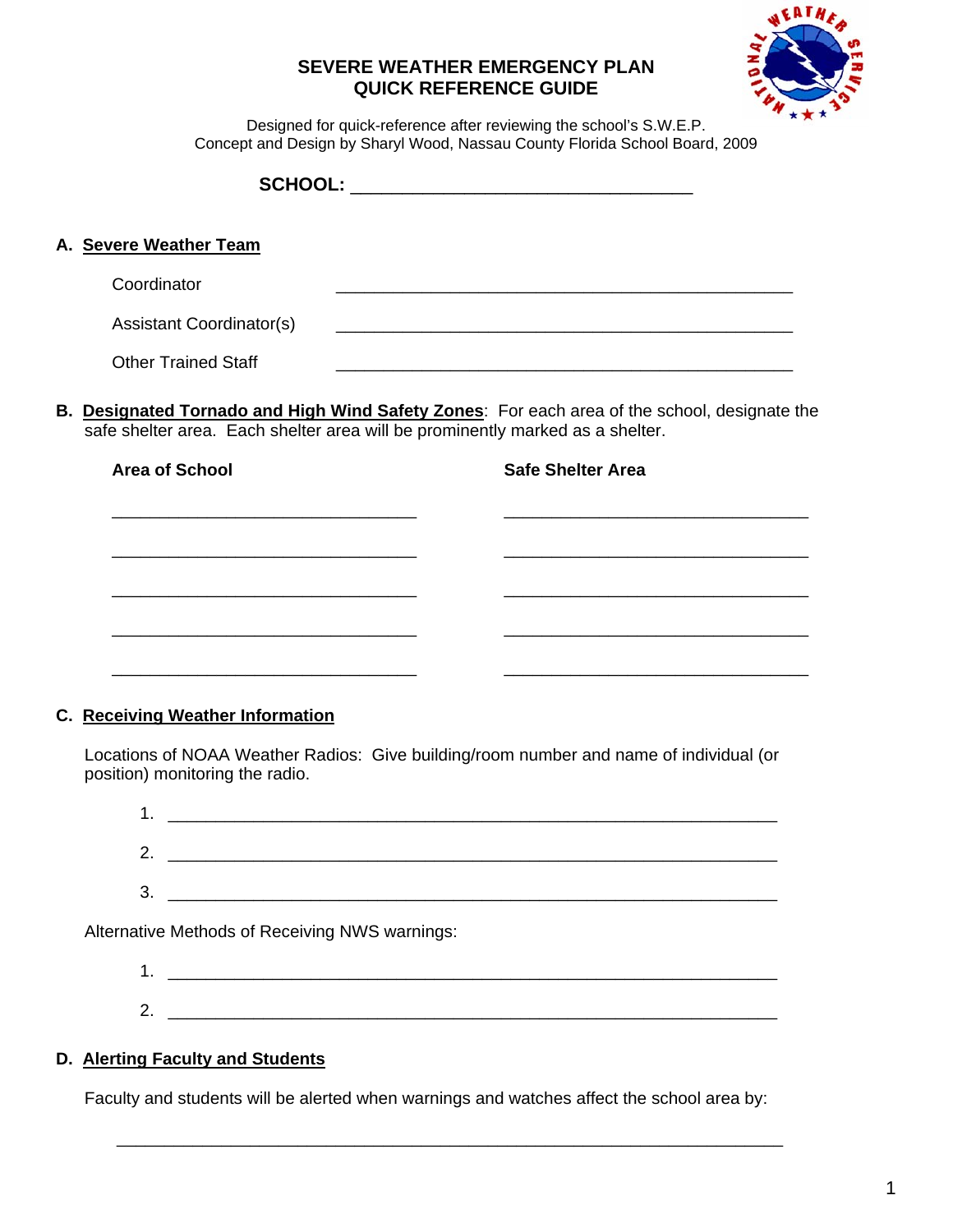Are there any remote areas of the school that will be notified in a different manner than above, and if so, how?

If the electricity is off, what alternative means of alerting faculty and students will be used?

\_\_\_\_\_\_\_\_\_\_\_\_\_\_\_\_\_\_\_\_\_\_\_\_\_\_\_\_\_\_\_\_\_\_\_\_\_\_\_\_\_\_\_\_\_\_\_\_\_\_\_\_\_\_\_\_\_\_\_\_\_\_\_\_\_\_\_\_\_\_

\_\_\_\_\_\_\_\_\_\_\_\_\_\_\_\_\_\_\_\_\_\_\_\_\_\_\_\_\_\_\_\_\_\_\_\_\_\_\_\_\_\_\_\_\_\_\_\_\_\_\_\_\_\_\_\_\_\_\_\_\_\_\_\_\_\_\_\_\_\_

 $\frac{1}{2}$  , and the contribution of the contribution of the contribution of the contribution of the contribution of the contribution of the contribution of the contribution of the contribution of the contribution of the c

\_\_\_\_\_\_\_\_\_\_\_\_\_\_\_\_\_\_\_\_\_\_\_\_\_\_\_\_\_\_\_\_\_\_\_\_\_\_\_\_\_\_\_\_\_\_\_\_\_\_\_\_\_\_\_\_\_\_\_\_\_\_\_\_\_\_\_\_\_\_

 Are there any handicapped students who will need special attention such as partners to assist them in moving to safe shelter? If so, describe.

**E. Alerting Parents**: In the event of a tornado warning or weather emergency that will cause a delay in school dismissal, or if buses are held due to weather reasons, the school will use the parent notification system to broadcast an alert to the students' parents notifying them of the situation.

## **F. SWEP Activation**

The Severe Weather Emergency Plan will be activated in the following conditions:

- **1. General Thunderstorm Threats Including Lightning**: When outdoor activities are held, the supervising staff member will check the daily weather forecast to see if thunderstorms are in the forecast. When outdoors, the supervising staff member will periodically scan the sky for signs of developing convection. If signs of convection are seen, students, faculty and spectators will be moved indoors. If thunder is heard and/or lightning is seen, outdoor activities will be delayed immediately and all students, faculty and spectators will be moved. In addition, the 30/30 Rule for Lightning Safety will be observed.
- **2. Severe Thunderstorm or Tornado Watch**: Outdoor activities will be postponed. Weather conditions will be monitored using spotters and NOAA Weather Radios/Alternative Methods. Portable buildings will be evacuated and students moved into safe areas. All faculty and students will be prepared to move if conditions deteriorate.
- **3. Severe Thunderstorm Warning**: All actions above, plus students will be moved away from windows and skylights that could be damaged by hail.
- **4. Tornado Warning**: The tornado alarm (short blasts of the intercom bell or alternate means in case of power outage) will be sounded. All faculty and students will move to safe shelter areas and implement tornado protection procedures (drop and cover). Spotters will be assigned to monitor conditions and to continue to monitor NOAA Weather Radios/ Alternative Methods.
- **5. Sudden Unannounced Tornado**: If the classic "freight train" noise is heard, students and faculty will drop to the floor under desks and take the drop and cover position.
- **6. Flooding**: If the school has areas that are vulnerable to or affected by flood waters, these areas will be avoided until the flood threat has ended. Alternative routes/activities will be announced via intercom or by alternate means in the case of power outage. In addition, the parent notification system and/or public media will be used to announce alternative routes/activities when needed.